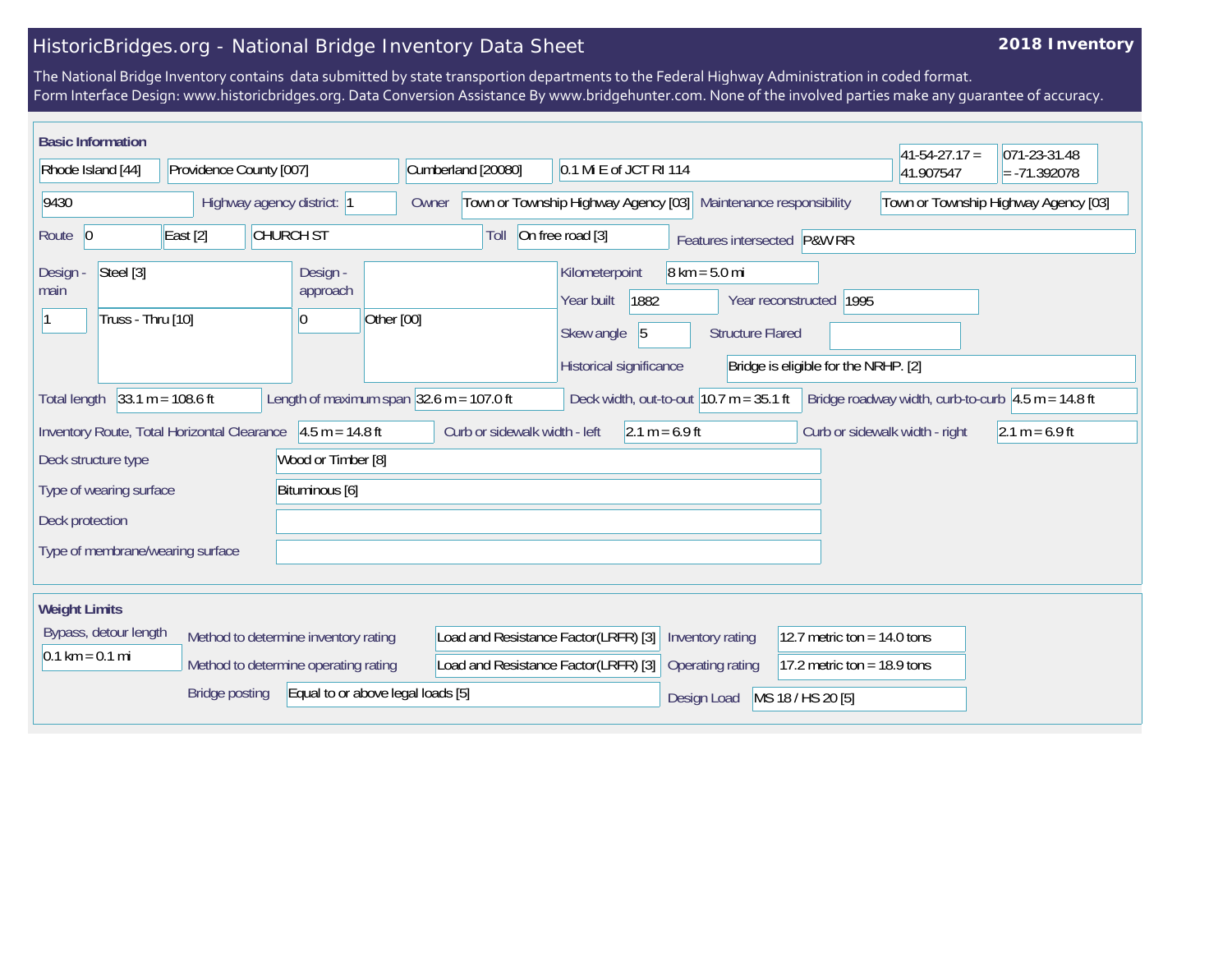| <b>Functional Details</b>                                                                                                            |                                                                                                               |  |  |  |  |  |  |
|--------------------------------------------------------------------------------------------------------------------------------------|---------------------------------------------------------------------------------------------------------------|--|--|--|--|--|--|
| Average daily truck traffi<br>Average Daily Traffic<br>1111                                                                          | Year 2015<br>1334<br>2036<br> 10<br>%<br>Future average daily traffic<br>Year                                 |  |  |  |  |  |  |
| Minor Arterial (Urban) [16]<br>Road classification<br>Lanes on structure  1<br>Approach roadway width<br>$8.8 m = 28.9 ft$           |                                                                                                               |  |  |  |  |  |  |
| Type of service on bridge Highway-pedestrian [5]<br>Bridge median<br>- way traffic [1]<br>Direction of traffic                       |                                                                                                               |  |  |  |  |  |  |
| Parallel structure designation<br>No parallel structure exists. [N]                                                                  |                                                                                                               |  |  |  |  |  |  |
| Type of service under bridge<br>Railroad [2]                                                                                         | Lanes under structure<br>Navigation control<br>Not applicable, no waterway. [N]<br>$\overline{0}$             |  |  |  |  |  |  |
| Navigation vertical clearanc<br>$0 = N/A$                                                                                            | Navigation horizontal clearance $\vert 0 = N/A \vert$                                                         |  |  |  |  |  |  |
| Minimum navigation vertical clearance, vertical lift bridge $ 0 m = 0.0$ ft                                                          | Minimum vertical clearance over bridge roadway<br>$3.87 m = 12.7 ft$                                          |  |  |  |  |  |  |
|                                                                                                                                      | Minimum lateral underclearance reference feature Railroad beneath structure [R]                               |  |  |  |  |  |  |
|                                                                                                                                      | Minimum lateral underclearance on left $0 = N/A$<br>Minimum lateral underclearance on right $4.1 m = 13.5 ft$ |  |  |  |  |  |  |
| Minimum vertical underclearance reference feature Railroad beneath structure [R]<br>Minimum Vertical Underclearance 5.74 m = 18.8 ft |                                                                                                               |  |  |  |  |  |  |
| Appraisal ratings - underclearances Basically intolerable requiring high priority of corrrective action [3]                          |                                                                                                               |  |  |  |  |  |  |
| <b>Repair and Replacement Plans</b>                                                                                                  |                                                                                                               |  |  |  |  |  |  |
| Type of work to be performed                                                                                                         | Work to be done by contract [1]<br>Work done by                                                               |  |  |  |  |  |  |
| Bridge rehabilitation because of general structure<br>deterioration or inadequate strength. [35]                                     | Bridge improvement cost<br>3187000<br>319000<br>Roadway improvement cost                                      |  |  |  |  |  |  |
|                                                                                                                                      | $34.4 m = 112.9 ft$<br>Length of structure improvement<br>Total project cost<br>4270000                       |  |  |  |  |  |  |
|                                                                                                                                      | Year of improvement cost estimate                                                                             |  |  |  |  |  |  |
|                                                                                                                                      | Border bridge - state<br>Border bridge - percent responsibility of other state                                |  |  |  |  |  |  |
|                                                                                                                                      | Border bridge - structure number                                                                              |  |  |  |  |  |  |